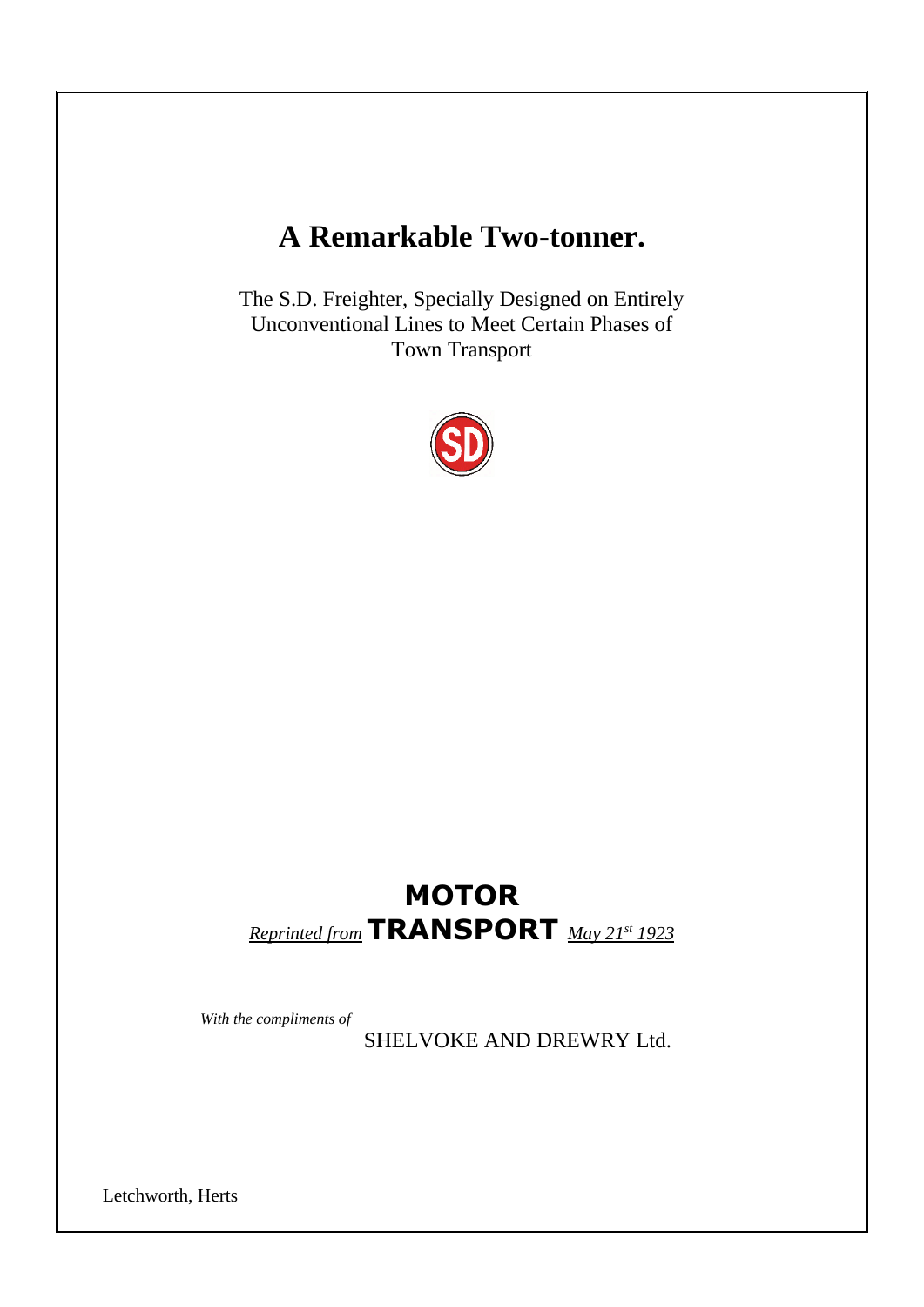## **A Remarkable Two-tonner.**

## **The S.D. Freighter, Specially Designed on Entirely Unconventional Lines to Meet**

**Certain Phases of Town Transport**

The S.D. Freighter can certainly claim to have originated an entirely new type of road vehicle. It takes its initials from its makers, Messrs. Shelvoke and Drewry Ltd., of Letchworth, who Christened it the "Freighter" on the grounds that the new type is to the 3 ton or 5 ton motor wagon what the freighter is to the liner. In its conditions and requirements road traffic varies so widely that development is pointing more and more towards specialised types, and, recognising this, the aim of the Freighter's originators has been the production of a vehicle easily handled in traffic by the most unskilled to the finest speed gradations, and lending itself in general to improved loading facilities.



*The very original S.D. Freighter, though in appearance possessing much in common with the works truck, is designed for road work at speeds up to 14 m.p.h., and its careful springing and weight distribution afford exceptionally easy riding, even over 'pot holey' roads*

### **On Unconventional Lines.**

The result has been something which, though introducing no Inside the casing to the driver's right the four cylinder engine lies altogether new or untried mechanical principles, is entirely different from accepted practice. At first appearance the newcomer impresses one as very like a large electric works or yard truck, but in actuality it is driven not electrically, but by petrol, though it certainly possesses great possibilities for work in yards to be remarkably efficient to judge by a short trial which we recently experienced in the vicinity of the maker's factory.

 At the front, behind the dash, is a casing recessed towards the centre for the driver's seat (see drawing) At either side, projecting **The Record for Handiness.** through the substantial aluminium top of the casing is a handle like that of the controller on an electric vehicle; that to the right controls the steering; that to the left the speed-changing , braking and engine control, while additional braking is afforded by a pedal operating in drums on the front wheels, for all four wheels are braked.

or on wharves, it is essentially a road vehicle, and as such promises Since the gear box is to the near side of the chassis, the crown across the frame and drives to the three-speed gear box, which is inside the casing at the left side. As all the first stages of the transmission thus lie across the frame, the gear box also contains a bevel gear, by which its final shaft transmits power to the propeller that drives the back axle through worm transmission. wheel of the back axle is also to one side, this the crown wheel casing, being fairly close to one of the road wheels, affects clearance far less than if it was in mid axle.

No great propeller shaft length is necessary, as the wheelbase is only 6ft. 6in. (with a track of 4ft. 1in.) This makes for extreme handiness, but without entailing the usual concomitant disadvantage of extreme overhang. With a standard body 10ft. long, and affording a full 2 ton platform area, only 3ft. 1in. overhangs at the back. Indeed, for such loads as empty beer barrels a 14ft. body has been fitted.





*These sketches of the S.D. Freighter in service give an idea of the advantages claimed for specialised traffic.*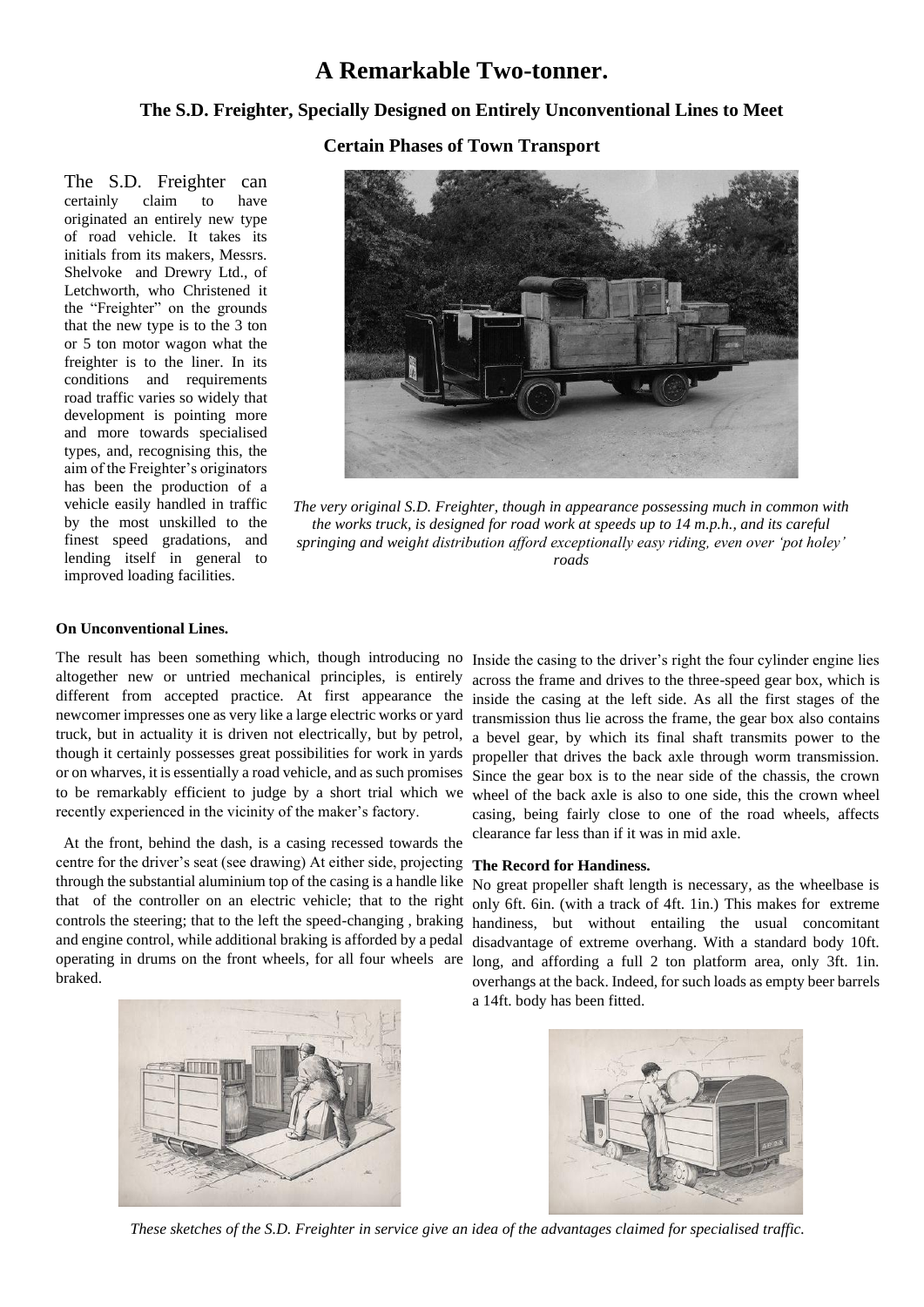back than is usual. Thus at the forward end there is also an cuts out at 1,250 r.p.m. is so sealed as to defy tampering on the overhang of 3ft. 4in., and this extra-ordinary handliness of the road or without leaving evidence, and a Solex carburettor and a vehicle is mainly attributable: we have seen it turn completely in Conner magneto complete the engine equipment. a circle of 10ft. 6in. radius, much less than required for a taxicab. **A Fool-proof Transmission.** The way in which it will approach a kerb dead-on and the front of From the engine epicyclic gears can be driven by either of two the vehicle will then sheer off seemingly almost at right angles, clutches. The first transmits power through the first speed, the has to be seen to be believed. From the above it will be realised other through the second speed, the whole being locked together that the Freighter can be manoeuvred in very small areas – a and driven solid and direct when both are engaged. valuable advantage in many classes of haulage work.

#### **Small Parts and Reduced Weight.**

Another factor in this handliness is no doubt the moderate weight combined with the moderate gearing of the vehicle.

Indeed compared with conventional practice, the new type offers an enormous reduction of tare – in other words unprofitable – weight, yet without any decrease in what may be called "sustainability." Though designed fully up to 2-ton loads, the Freighter itself only weighs 21 cwt. : out of 3 tons [\*] laden weight 2 tons is useful load, and though it only has a 12 h.p. engine (adequate to the maximum speed of 14 m.p.h.) its transmission is amply strong enough for 30 horse or more.

But while the very moderate size of the power unit in itself tends to lightness, it has also been dictated by economic reasons. Gears allowing relatively high road speeds entail relatively high powers, but the idea in this case has been to proportion power and gearing to maintain a good average speed and keep the engine working. The result, it is claimed, is a vehicle that can average 15 m.p.g. and cost but two-thirds as much as an ordinary vehicle of similar capacity, both in working and purchase.

Again, take the frame. Thanks to the short wheelbase only some 2ft. 6in. or 2ft. 9in, of its length is unsupported between the front and back springs; consequently the bending stress of this vital part is far less than in an ordinary chassis, with the result that a less heavy section of channel can be used.

#### **Moderate Engine Power for Commercial Speeds.**

To go more into detail, the four cylinders of the compact little engine are comprised in a single casting with detachable head, cooled by pump circulation and gilled tube radiator. Designed specifically for heavy duty work like this, the engine is given a three-bearing crankshaft drilled to

This is really achieved by placing the front wheels much further afford passage of oil at pressure to the bearings. A governor that

The shaft driven through these gears carries a bevel pinion in mesh with two bevels on the driven end of the propeller shaft, and these they drive through clutches.

> As the one bevel gives forward movement it follows that the other gives reverse, and thus, when the vehicle is travelling, say, in a forward direction, by bringing the reverse clutch into action, a braking effect can be obtained to any required degree. With such a form of transmission all three speeds are available for reverse: for forward travelling, the change lever is moved anti-clockwise from neutral, for reverse clockwise, and change can be effected hap-hazard to any gear

quite sweetly without any chance of damage. The arrangement certainly offers the most fool-proof gear change we have seen, and the engine control and gear change is connected up with it, the one lever covers a very wide, and, as far as we observed, very effective range of control.

### **Cutting Out Lubricant Replenishment.**

Beyond the fact that flexible plate steel joints are introduced at both ends of the propeller shaft, transmission *per se* calls for no further details, but it should be noted that throughout all shafts run on ball bearings, which in view of the ample size of the shafts are themselves very ample. Moreover, as every bearing is in a self-lubricating housing well packed with grease, lubrication is vastly simplified. Indeed apart from the engine, the machine requires no lubrication between overhauls; all the semi-rotating bearings, like shackle pins, for instance, are well above their load, and fit in compressed fabric oil-less bushes, and the usual objection to this arrangement – that the pins are apt to rust  $up - is$  overcome by the use of rustless steel. The vehicle we tried had run between 3,000 and 4,000 miles without lubrication except to the engine.



*Illustrating the short wheelbase, springing, low loading line and control arrangements.*



*service*